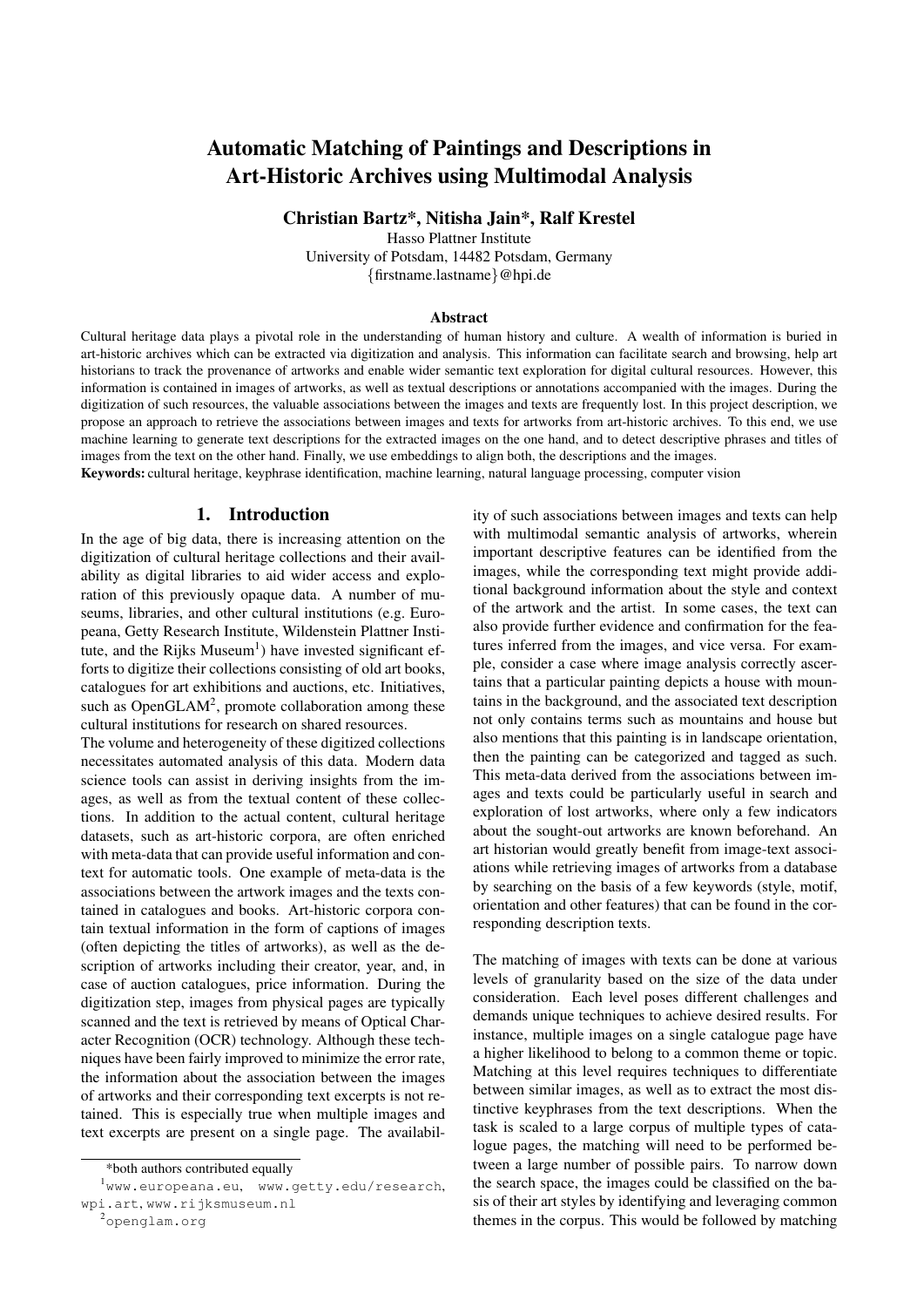on basis of differentiating characteristics as before.

In this work, we propose a generic framework to retrieve the associations between images of artworks and texts from arthistoric archives by means of automated approaches. Due to the multimodal nature of this task, our solution is comprised of a combination of techniques from computer vision, as well as natural language processing. While image captioning techniques are employed to identify and tag the images of artworks, Named Entity Recognition (NER) and keyphrase identification techniques are used for the extraction of descriptive terms from the text excerpts. Lastly, to establish the associations between the images and texts, we perform the representation and alignment of the description texts obtained from above techniques via embeddings.

This paper describes an ongoing project on multimodal analysis of cultural heritage datasets. The project is a part of a larger collaboration<sup>[3](#page-1-0)</sup> with the Wildenstein Plattner In-stitute<sup>[4](#page-1-1)</sup> that was founded to promote scholarly research on cultural heritage collections. The contributions of this paper are : (1) Introduce the novel task of matching artwork images to their text descriptions in art-historic corpora. (2) Propose a framework to extract descriptive features from images and texts of artworks and perform their semantic alignment. (3) Identify evaluation methods for measuring the performance of the framework.

# 2. Related Work

The multimodal nature of our proposed framework is rooted in two different fields. The first field is text analytics for automatic understanding of the semantics of extracted texts. The second field is image analysis for the extraction of the semantics of images. In this section, we present and outline the relation of previous work that is related to the analysis of cultural heritage data for each of the two fields.

#### 2.1. Text Analytics

Analysis of cultural heritage data has been of active research interest for the digital humanities where various works have performed use case driven text analysis of digitized art corpora. For example, there is existing work on performing event extraction for historical events [\(Segers et](#page-4-0) [al., 2011\)](#page-4-0) and finding parallel passages from cultural heritage archives [\(Harris et al., 2018\)](#page-4-1). There have been several attempts to create knowledge repositories in the form of knowledge graphs and linked open data collections from art data (Hyvönen and Rantala, 2019; [Van Hooland and Ver](#page-5-0) [borgh, 2014;](#page-5-0) [Dijkshoorn et al., 2018;](#page-4-3) [De Boer et al., 2012\)](#page-4-4). While these works lay emphasis on extracting facts and useful information from the text, they do not necessarily identify the most representative terms and keyphrases from the text. NER is a related task which has been performed for the cultural heritage domain in several papers [\(Van Hooland](#page-5-1) [et al., 2013;](#page-5-1) [Ehrmann et al., 2016;](#page-4-5) [Jain and Krestel, 2019\)](#page-4-6). The challenges of this task in the context of noisy OCRed datasets have been discussed previously [\(Rodriquez et al.,](#page-4-7) [2012\)](#page-4-7) and [\(Kettunen and Ruokolainen, 2017\)](#page-4-8). While we

<span id="page-1-0"></span><sup>3</sup>[https://hpi.de/naumann/projects/](https://hpi.de/naumann/projects/web-science/caart.html)

[web-science/caart.html](https://hpi.de/naumann/projects/web-science/caart.html)

also require techniques to handle noise in datasets as proposed by these papers, this is not the primary focus of our work. For our text analytics approach, we need to broaden the scope beyond NER to identify the most important phrases from the digitized texts that contain descriptions of the artworks, which has not been addressed by any previous work.

#### 2.2. Image Analysis

Automatic image analysis in the domain of art-historical research has been studied in several earlier research works [\(Huang et al., 2018;](#page-4-9) [Elgammal et al., 2018;](#page-4-10) [Yang](#page-5-2) [et al., 2018;](#page-5-2) [Thomas and Kovashka, 2019\)](#page-5-3). One of the greatest problems of automatic image analysis in the art domain is the availability of suitable training data [\(Huang et](#page-4-9) [al., 2018;](#page-4-9) [Elgammal et al., 2018;](#page-4-10) [Thomas and Kovashka,](#page-5-3) [2019\)](#page-5-3). Methods in related work rely on fine-tuning image classification models, pre-trained on photographs, to overcome the problem of the non-availability of training data. Using such pre-trained models often leads to the problem of domain-adaptation, which arises because available models are pre-trained on photos and not on images of artworks. Thomas and Kovashka [\(Thomas and Kovashka, 2019\)](#page-5-3) propose to use methods of neural style transfer [\(Gatys et al.,](#page-4-11) [2015\)](#page-4-11) to generate a sufficient amount of training data, based on photographs and a set of artworks that are used as baseline style images. All in all, related methods mainly concentrate on the problem of image classification [\(Thomas](#page-5-3) [and Kovashka, 2019\)](#page-5-3), style, genre, and artist classification [\(Huang et al., 2018;](#page-4-9) [Elgammal et al., 2018;](#page-4-10) [Lecoutre](#page-4-12) [et al., 2017\)](#page-4-12), or time period and type classification [\(Yang et](#page-5-2) [al., 2018\)](#page-5-2). So far, there has been no work on performing automatic image captioning for artworks, which is one of the focus points of our work.

# 2.3. Combination of Text Analysis and Image Analysis

A natural idea is to embed the features extracted from both modalities into a common semantic subspace [\(Kiros et al.,](#page-4-13) [2014;](#page-4-13) [Liu et al., 2019\)](#page-4-14), where a model is learned, that embeds text and image features in a shared high dimensional embedding space. The goal of the embedding is to bring the concepts, obtained from text and image analysis that have the same meaning, as close to each other as possible. In our work, we want to follow this basic embedding approach and use the combined information from text analysis models and image analysis models for the matching of an image to its corresponding text in art-historic corpora.

#### 3. Matching Paintings and Descriptions

In this section, we discuss our proposed framework for performing the matching of artwork images to associated texts and describe the different components in detail. We envision to create an automated pipeline that takes the raw scan of a page of any catalogue or book as input and performs several operations on it: (1) Text is localized and recognized using off-the-shelf OCR software. (2) The text analysis component extracts the most representative terms with help of NER and keyphrase identification. (3) In parallel, images on each page are localized and the image analysis

<span id="page-1-1"></span><sup>4</sup><https://wpi.art/>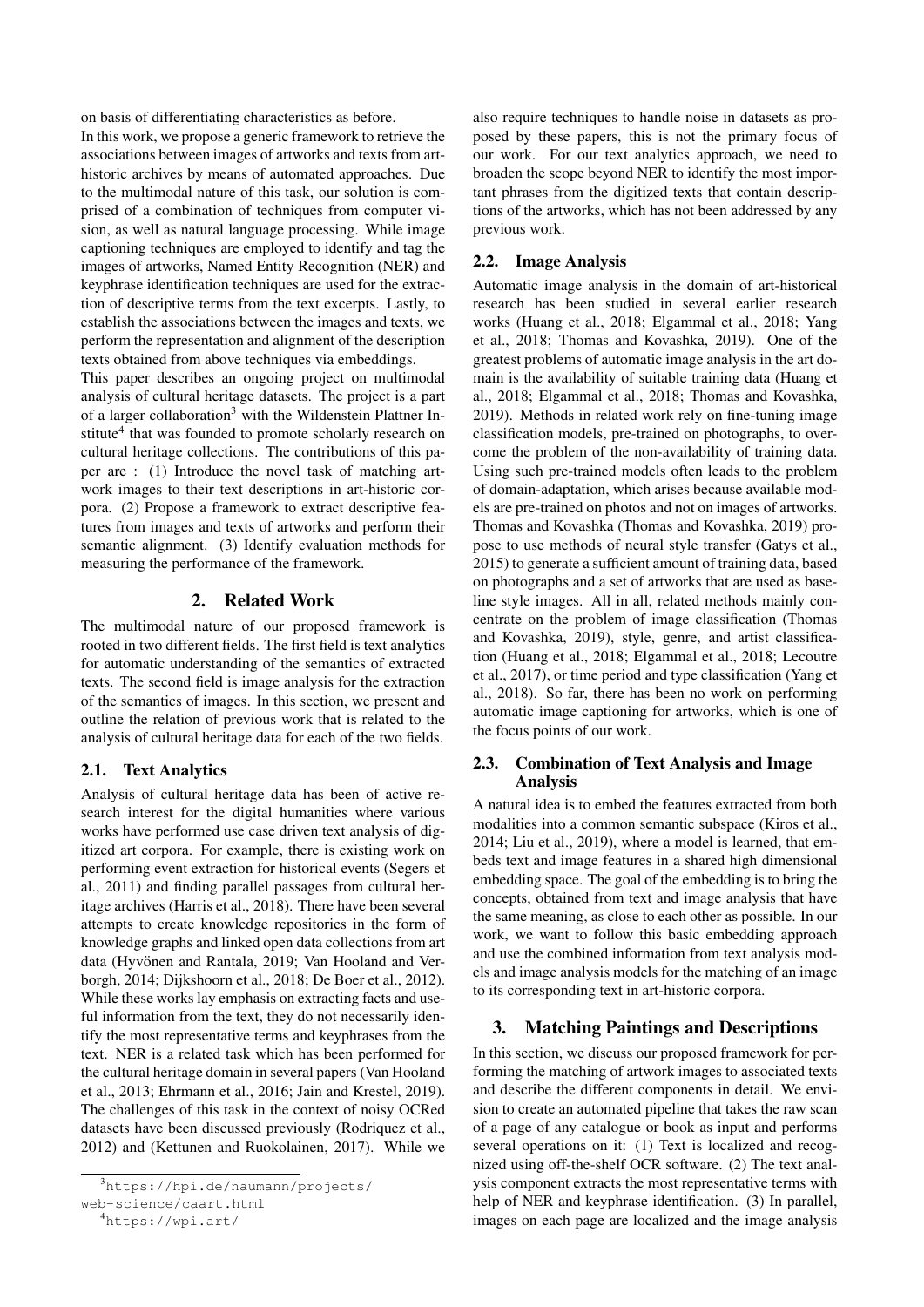

<span id="page-2-0"></span>Figure 1: Overview of proposed framework

component extracts semantic meta-data from each image. (4) In the semantic alignment component, the results of step (1) and step (2) are embedded into a shared space and are used for matching and linking of the images to texts. Figure [1](#page-2-0) provides a structural overview of the proposed framework. In the remainder of this section, we will explain the challenges and possible approaches towards a solution for each of the sub-tasks, namely text analysis, image analysis and semantic alignment of text and images.

# <span id="page-2-2"></span>3.1. Text Analysis

An intuitive way to match an image in an art catalogue with its description is via the *title* of the artwork. Assuming that the description of any given artwork will include the title, a human would be able to identify the relevant image on the page by matching the title with the caption of the image. Since any caption text associated with the images (including their titles) is usually not available after the digitization process, the matching for digitized datasets has to be performed solely on the basis of the features or tags that are extracted from the images. However, matching on the basis of titles alone is still not a viable approach due to several reasons. Firstly, as discussed in [\(Jain and Krestel,](#page-4-6) [2019\)](#page-4-6), the identification of titles of artworks in textual descriptions is itself a non-trivial task and shows sub-optimal performance with existing NER tools. Secondly, even for a scenario where the titles are correctly identified from the text descriptions, they are not always sufficiently representative of the artworks. An example would be modern art paintings where the titles may not be descriptive of the motif in the painting and thus not helpful for matching. Titles are also not useful in the case of old portrait paintings where it is difficult to uniquely identify an image from the name of the depicted person (which is also the title in most cases). This illustrates that titles of artworks might not necessarily contain the required semantic information for the matching of texts with artwork images. As our approach relies on semantic alignment for the matching, it is important to focus on identifying the most salient parts of the description of paintings in the text.

To this end, there are two methods we would like to investigate. The first is to look at *keyphrase extraction*, which identifies and extracts the most representative phrases from a document. Supervised approaches for keyphrase identification are popular [\(Jiang et al., 2009\)](#page-4-15), however they need annotated training data which is tricky to generate for art datasets. Owing to the subjective nature of the domain, a gold standard training dataset is difficult to obtain due to lack of agreement by non-expert annotators. Therefore, in this work, we would like to turn to unsupervised keyphrase extraction techniques [\(Hasan and Ng, 2010;](#page-4-16) [Mihalcea and](#page-4-17) [Tarau, 2004\)](#page-4-17) where the task is performed with help of semantic relatedness. Further, to fine-tune this task for the art domain, we want to pursue domain-specific keyphrase extraction techniques [\(Wu et al., 2005;](#page-5-4) [Hulth et al., 2001\)](#page-4-18). The second method is to directly *embed the text* in the semantic space. For this approach, we would need to perform the segmentation of the text excerpts, followed by identification of the relevant segments that contain descriptions of the artwork images. This is important particularly for art books where the texts include discussions not only about artworks, but also about the artists, art styles, etc.

# <span id="page-2-3"></span>3.2. Image Analysis

In order to analyze the semantic content of digitized images, we plan to use modern computer vision methods based on deep learning. Computer vision tasks which are very close to the tasks that we want to perform, are automatic image classification [\(Krizhevsky et al., 2012\)](#page-4-19), image captioning [\(Xu et al., 2015\)](#page-5-5), i.e. the generation of textual desciptions of depicted content, and object detection [\(Ren](#page-4-20) [et al., 2015\)](#page-4-20). All of these methods extract semantic information from images and have been shown to work very well on photographs. The most challenging problem in working with images of artworks is that photographs have a very different underlying data distribution than images of artworks, especially paintings. This makes it necessary to train machine learning models directly on images of artworks. However, large-scale annotated training data sets with artworks are not available.

There exist some datasets that contain artworks and annota-tions (e.g. art style), such as the WiKiArt database<sup>[5](#page-2-1)</sup>, or the OmniArt dataset [\(Strezoski and Worring, 2018\)](#page-4-21). However, none of these datasets can be used for image classification or automatic image captioning, since they lack the annotations required for these tasks. We can, however, make use of photographies and their annotations, which are available in large-scale datasets.

<span id="page-2-1"></span><sup>5</sup><https://www.wikiart.org>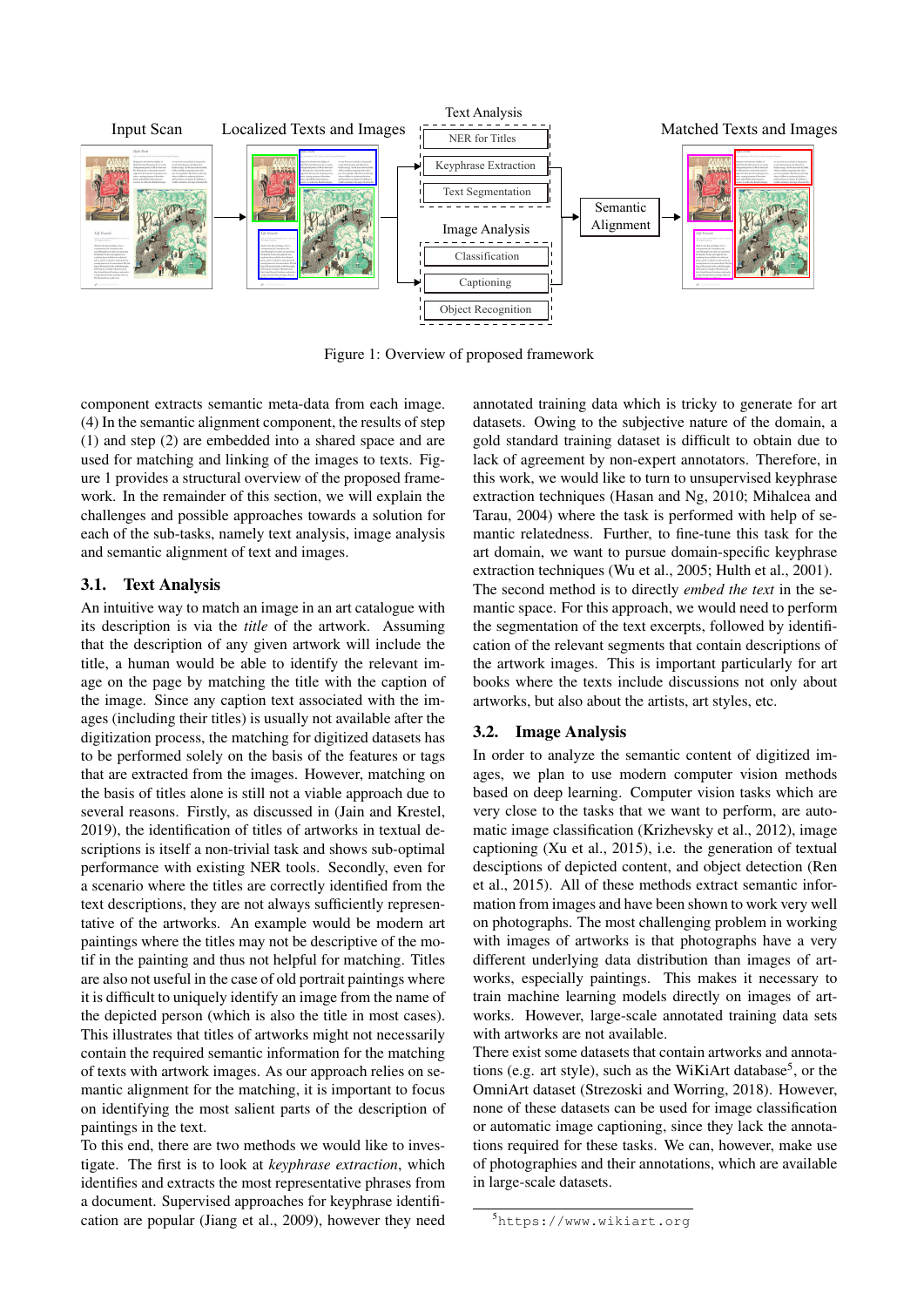To this end, we want to follow [\(Thomas and Kovashka,](#page-5-3) [2019\)](#page-5-3) and use methods of neural style transfer [\(Gatys et](#page-4-11) [al., 2015;](#page-4-11) [Yao et al., 2019\)](#page-5-6) to create new large-scale art centered datasets for image classification, image captioning, and object recognition on artworks. For image classification, we want to use the ImageNet dataset [\(Deng et al.,](#page-4-22) [2009\)](#page-4-22) and create a new ArtImageNet dataset that we will use as a base model in a subsequent step to train an image classification model. For image captioning and object detection, we want to use the COCO dataset [\(Lin et al., 2014\)](#page-4-23) and fine-tune the image classification model that we created earlier for each of these tasks. For creating the artistic versions of the photographs from each dataset, we want use the WikiArt or the OmniArt dataset, as artistic style images.

# 3.3. Semantic Alignment

After performing the extraction of meaningful features from textual data and image data in parallel, the next step is to find ways of aligning the extracted information and match an image to its accompanying text. For this, we want to embed the output from the text analysis and image analysis component in a common semantic space (i.e via word embeddings), where we can represent similar concepts close to each other and thereby find text and image pairs that might be a good match. Another idea, is to use the feature vectors created by the image analysis methods and train a further model to embed them into the same semantic space as the word embeddings of the relevant texts and phrases. Such an alignment in a common semantic subspace will allow us to perform image retrieval for a given text query and also text retrieval for a given query image.

# 4. Evaluation Methods

In this section, we address the question of the evaluation of the proposed framework. This question can be divided into three parts: 1) How to evaluate the proposed text analysis methods regarding their adjustments to fit the challenges of extracting relevant information from art-historic archives. 2) How to evaluate the proposed image analysis methods in the context of art analysis, since state-of-the-art image analysis methods are mainly trained on photographs, which are quite different from artworks. 3) How to evaluate the framework that performs the alignment of the information from the text and image analysis components to enable matching of images with their textual descriptions.

Evaluation of Text Analysis. As discussed in [Sec](#page-2-2)[tion 3.1.,](#page-2-2) the availability of annotated datasets for training and evaluation is a major bottleneck for evaluating semantic representations, especially in the art domain. For this, we plan to enlist the help of domain experts for the creation of a smaller gold standard test dataset that will include annotations for the most important textual segments or keyphrases for identifying the corresponding images. The performance of our text analytics approaches can then be measured by comparing the results with the gold standard annotations in terms of precision and recall.

Evaluation of Image Analysis. The most important aspect in evaluating the image analysis methods is how well they can be adapted to work on images of art, despite having only a very small amount of annotated real training data available. Though there are datasets available, e.g. provided by Europeana<sup>[6](#page-3-0)</sup>, their annotations do not follow a common scheme which limits their utility for our purpose. As we propose in [Section 3.2.,](#page-2-3) we want to use methods of neural style transfer to create a sufficient amount of training data. On the one hand, we want to focus on the plain numerical evaluation of these models, using well known evaluation metrics, like classification accuracy for image classification, precision, recall and f-measure, as well as average precision for object detection, and metrics for image captioning evaluation, e.g. BLEU-score [\(Papineni et al., 2002\)](#page-4-24), METEOR [\(Banerjee and Lavie, 2005\)](#page-4-25), CIDEr [\(Vedantam](#page-5-7) [et al., 2015\)](#page-5-7), ROUGE [\(Lin, 2004\)](#page-4-26), SPICE [\(Anderson et](#page-4-27) [al., 2016\)](#page-4-27), BERTScore [\(Zhang et al., 2019\)](#page-5-8), or Mover-Score [\(Zhao et al., 2019\)](#page-5-9). On the other hand, we are interested in evaluating the influence of different base models that are used to create our image captioning for art, or object detection models. Here, we want to compare a standard ImageNet model with a model created with our ArtImageNet dataset. We want to use this to examine whether automatic methods can successfully be used to generate novel annotated data, based on already available data.

Evaluation of Text and Image Alignment. The task of matching a given text to an image in an art catalogue can be cast as a retrieval task. This retrieval task consists of two aspects. The first aspect is to retrieve an image, given a textual description and the second is to retrieve a textual description, given an input image. We can use standard image retrieval evaluation methods, also used in related work [\(Kiros](#page-4-13) [et al., 2014;](#page-4-13) [Liu et al., 2019\)](#page-4-14), such as recall at  $k(R@K)$ , for the evaluation. Here, we are interested in different values of  $K$  based on the granularity of the current search. If we only consider a single page with text and several images, we are interested in the recall at  $K = 1$ , whereas if we want to retrieve an image to a given text over an entire catalogue, we are interested in the performance at higher values of K. Since the problem of extracting images and their textual descriptions from art-historic archives has not been studied before, there are no evaluation datasets available. For the evaluation of our method, it will be important to create an evaluation dataset with help from domain experts that includes different levels of granularity, for measuring the performance of this kind of retrieval task.

#### 5. Conclusion

In this paper, we present the description of a project that deals with the novel task of matching artwork images to their corresponding text descriptions in digitized arthistoric corpora. We provide an overview of the related work and challenges in this domain and describe a possible framework to tackle the problem of image and text alignment. Furthermore, we give an overview of the possible evaluation methods that we want to use for evaluating each component as well as the overall performance of our proposed framework.

Acknowledgement. We thank the Wildenstein Plattner Institute for providing access to their art-historic archives.

<span id="page-3-0"></span><sup>6</sup>[https://www.europeana.eu/en/collections/](https://www.europeana.eu/en/collections/topic/190-art) [topic/190-art](https://www.europeana.eu/en/collections/topic/190-art)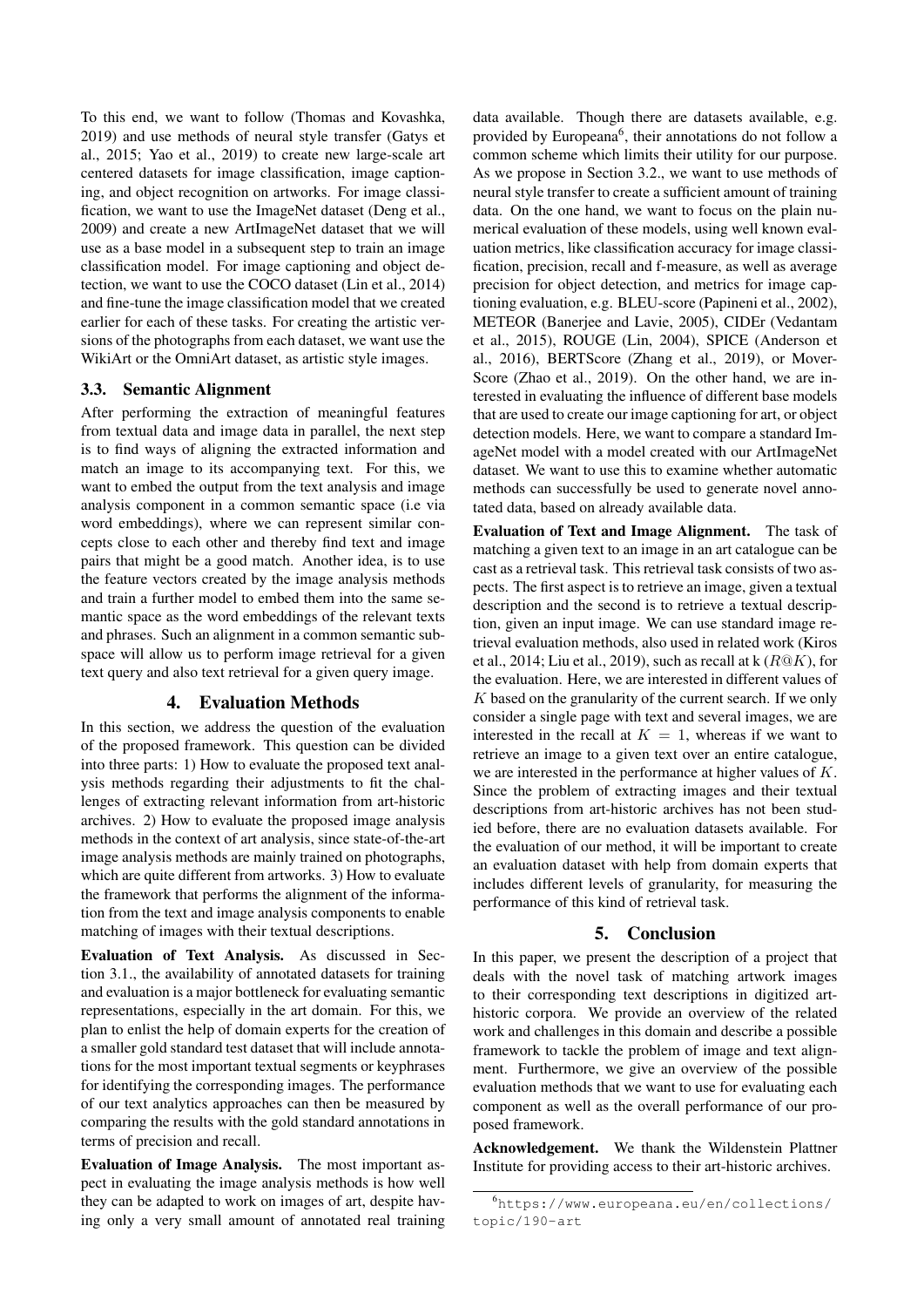#### 6. References

- <span id="page-4-27"></span>Anderson, P., Fernando, B., Johnson, M., and Gould, S. (2016). SPICE: Semantic Propositional Image Caption Evaluation. In *Proceedings of the European Conference on Computer Vision*, pages 382–398.
- <span id="page-4-25"></span>Banerjee, S. and Lavie, A. (2005). METEOR: An automatic metric for MT evaluation with improved correlation with human judgments. In *Proceedings of the ACL Workshop on Intrinsic and Extrinsic Evaluation Measures for Machine Translation and/or Summarization*, pages 65–72.
- <span id="page-4-4"></span>De Boer, V., Wielemaker, J., Van Gent, J., Hildebrand, M., Isaac, A., Van Ossenbruggen, J., and Schreiber, G. (2012). Supporting Linked Data Production for Cultural Heritage Institutes: The Amsterdam Museum Case Study. In *Proceedings of the Extended Semantic Web Conference*, pages 733–747.
- <span id="page-4-22"></span>Deng, J., Dong, W., Socher, R., Li, L., Li, K., and Fei-Fei, L. (2009). ImageNet: A large-scale hierarchical image database. In *Proceedings of the IEEE Conference on Computer Vision and Pattern Recognition*, pages 248– 255.
- <span id="page-4-3"></span>Dijkshoorn, C., Jongma, L., Aroyo, L., Van Ossenbruggen, J., Schreiber, G., ter Weele, W., and Wielemaker, J. (2018). The Rijksmuseum Collection as Linked Data. *Semantic Web*, 9(2):221–230.
- <span id="page-4-5"></span>Ehrmann, M., Colavizza, G., Rochat, Y., and Kaplan, F. (2016). Diachronic Evaluation of NER Systems on Old Newspapers. In *Proceedings of the 13th Conference on Natural Language Processing (KONVENS)*, pages 97– 107.
- <span id="page-4-10"></span>Elgammal, A., Liu, B., Kim, D., Elhoseiny, M., and Mazzone, M. (2018). The Shape of Art History in the Eyes of the Machine. In *Proceedings of the Thirty-Second AAAI Conference on Artificial Intelligence*.
- <span id="page-4-11"></span>Gatys, L. A., Ecker, A. S., and Bethge, M. (2015). A Neural Algorithm of Artistic Style. *arXiv:1508.06576 [cs, q-bio]*.
- <span id="page-4-1"></span>Harris, M., Levene, M., Zhang, D., and Levene, D. (2018). Finding Parallel Passages in Cultural Heritage Archives. *Journal on Computing and Cultural Heritage*, 11(3):1– 24.
- <span id="page-4-16"></span>Hasan, K. S. and Ng, V. (2010). Conundrums in Unsupervised Keyphrase Extraction: Making Sense of the Stateof-the-art. In *Proceedings of the 23rd International Conference on Computational Linguistics*, pages 365–373.
- <span id="page-4-9"></span>Huang, X., Zhong, S.-h., and Xiao, Z. (2018). Fine-Art Painting Classification via Two-Channel Deep Residual Network. In *Advances in Multimedia Information Processing – PCM 2017*, pages 79–88.
- <span id="page-4-18"></span>Hulth, A., Karlgren, J., Jonsson, A., Boström, H., and Asker, L. (2001). Automatic Keyword Extraction using Domain Knowledge. In *Proceedings of the International Conference on Intelligent Text Processing and Computational Linguistics*, pages 472–482.
- <span id="page-4-2"></span>Hyvönen, E. and Rantala, H. (2019). Knowledge-based Relation Discovery in Cultural Heritage Knowledge Graphs. In *Digital Humanities in the Nordic Countries*, pages 230–239.
- <span id="page-4-6"></span>Jain, N. and Krestel, R. (2019). Who is Mona L.? Identifying Mentions of Artworks in Historical Archives. In *Proceedings of the International Conference on Theory and Practice of Digital Libraries*, pages 115–122.
- <span id="page-4-15"></span>Jiang, X., Hu, Y., and Li, H. (2009). A Ranking Approach to Keyphrase Extraction. In *Proceedings of the 32nd International ACM SIGIR Conference on Research and Development in Information Retrieval*, pages 756–757.
- <span id="page-4-8"></span>Kettunen, K. and Ruokolainen, T. (2017). Names, Right or Wrong: Named Entities in an OCRed Historical Finnish Newspaper Collection. In *Proceedings of the 2nd International Conference on Digital Access to Textual Cultural Heritage*, pages 181–186.
- <span id="page-4-13"></span>Kiros, R., Salakhutdinov, R., and Zemel, R. S. (2014). Unifying Visual-Semantic Embeddings with Multimodal Neural Language Models. *arXiv:1411.2539 [cs]*.
- <span id="page-4-19"></span>Krizhevsky, A., Sutskever, I., and Hinton, G. E. (2012). ImageNet Classification with Deep Convolutional Neural Networks. In *Advances in Neural Information Processing Systems 25*, pages 1097–1105.
- <span id="page-4-12"></span>Lecoutre, A., Negrevergne, B., and Yger, F. (2017). Recognizing Art Style Automatically in Painting with Deep Learning. In *Proceedings of the Asian Conference on Machine Learning*, pages 327–342.
- <span id="page-4-23"></span>Lin, T.-Y., Maire, M., Belongie, S., Hays, J., Perona, P., Ramanan, D., Dollár, P., and Zitnick, C. L. (2014). Microsoft COCO: Common Objects in Context. In *Proceedings of the European Conference on Computer Vision*, pages 740–755.
- <span id="page-4-26"></span>Lin, C.-Y. (2004). ROUGE: A package for automatic evaluation of summaries. In *Proceedings of Workshop on Text Summarization Branches out, Post2Conference Workshop of ACL*.
- <span id="page-4-14"></span>Liu, Y., Guo, Y., Liu, L., Bakker, E. M., and Lew, M. S. (2019). CycleMatch: A cycle-consistent embedding network for image-text matching. *Pattern Recognition*, 93:365–379.
- <span id="page-4-17"></span>Mihalcea, R. and Tarau, P. (2004). TextRank: Bringing Order into Text. In *Proceedings of the Conference on Empirical Methods in Natural Language Processing*, pages 404–411.
- <span id="page-4-24"></span>Papineni, K., Roukos, S., Ward, T., and Zhu, W.-J. (2002). BLEU: A Method for Automatic Evaluation of Machine Translation. In *Proceedings of the 40th Annual Meeting on Association for Computational Linguistics*, pages 311–318.
- <span id="page-4-20"></span>Ren, S., He, K., Girshick, R., and Sun, J. (2015). Faster R-CNN: Towards Real-Time Object Detection with Region Proposal Networks. In *Advances in Neural Information Processing Systems 28*, pages 91–99.
- <span id="page-4-7"></span>Rodriquez, K. J., Bryant, M., Blanke, T., and Luszczynska, M. (2012). Comparison of Named Entity Recognition Tools for Raw OCR Text. In *Konvens*, pages 410–414.
- <span id="page-4-0"></span>Segers, R., Van Erp, M., Van Der Meij, L., Aroyo, L., van Ossenbruggen, J., Schreiber, G., Wielinga, B., Oomen, J., and Jacobs, G. (2011). Hacking History via Event Extraction. In *Proceedings of the 6th International Conference on Knowledge Capture*, pages 161–162.
- <span id="page-4-21"></span>Strezoski, G. and Worring, M. (2018). OmniArt: A Large-